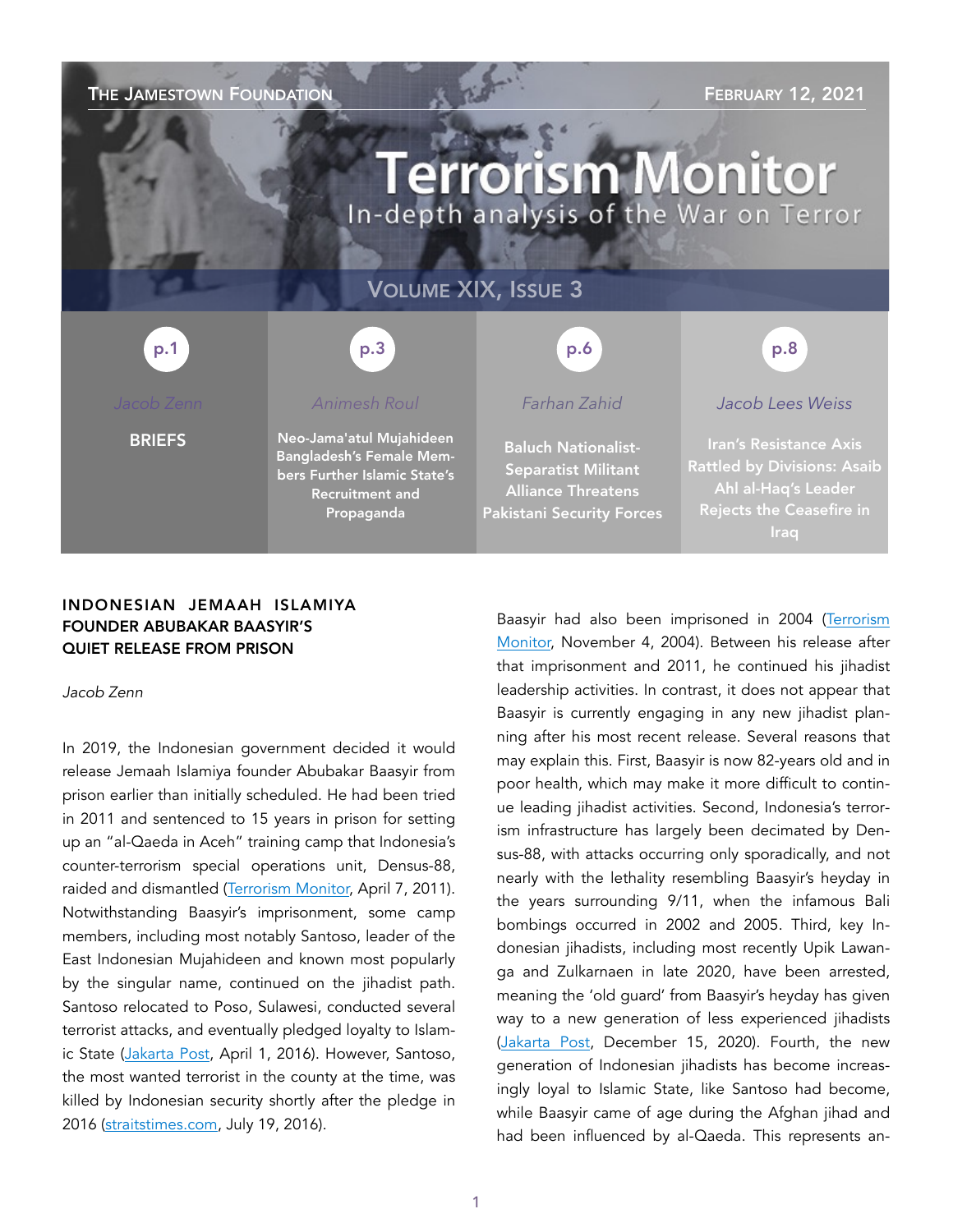other disconnect between Baasyir and prospective recruits at present.

Credit also must be given to the Indonesian government and especially Densus-88. Indonesia has become much more inhospitable to jihadism now compared to after 9/11. Madrassas where jihadists used to be recruit are no longer teaching the same ideologies and Indonesia has engaged in various de-radicalization and countering violent extremists to accompany Densus 88's work that have often been effective [\(benarnews.org,](https://www.benarnews.org/english/news/indonesian/deradicalization-efforts-03062020164506.html) March 6, 2020). As a result, there is relatively little concern that Baasyir's release this time will lead to an increase in terrorism in Indonesia. However, a large number of Indonesians and foreigners who count their family members among the victims of Jemaah Islamiyah's attacks view Baasyir's early release from prison as unjust. Other Indonesians also note the human rights inconsistency where Baasyir can be released from prison early, but a woman is currently imprisoned for complaining about a mosque's loud call to prayer ([Jakarta Post](https://www.thejakartapost.com/academia/2019/01/22/questioning-early-release-of-baasyir.html), January 22, 2019).

*Jacob Zenn is the editor of* Terrorism Monitor.

#### U.S. COUNTER-TERRORISM CAMPAIGN CONTINUES AGAINST AL-SHABAAB

#### *Jacob Zenn*

On January 30, the United States reportedly carried out a drone strike against al-Shabaab in a town controlled by the terrorist group in Somalia's Bakool province ([Hal](https://twitter.com/Free_Somaliweyn/status/1355308340394356738)[gan Media](https://twitter.com/Free_Somaliweyn/status/1355308340394356738), January 30). This was the first drone strike in Somalia under the Biden administration and indicates that drone strikes will continue despite the change of administrations in the United States. In addition, it shows that the Trump administration's relocation of all U.S. forces out of Somalia will not necessarily limit con-tinued counter-terrorism operations in Somalia [\(wltx.](https://www.wltx.com/article/news/nation-world/us-military-says-its-troop-removal-from-somalia-is-complete/507-00217937-45d1-4070-9bc0-4bab259c0ba8) [com,](https://www.wltx.com/article/news/nation-world/us-military-says-its-troop-removal-from-somalia-is-complete/507-00217937-45d1-4070-9bc0-4bab259c0ba8) January 18).

U.S. attention to counter-terrorism in Somalia is also unlikely to be altered by the Biden administration because al-Shabaab continues to show a high level of military capability in the country. One of the latest examples of al-Shabaab's sophistication was its use of a drone to film an attack on Manda Bay base in Kenya, which killed three Americans, on January 5, 2020 [\(voasomalia.com](https://www.voasomali.com/a/5209198.html), December 19, 2021). Drones could also be used in attacks themselves, and the Manda Bay base attack is a reminder that even in Kenya, U.S. forces are not necessarily safe from al-Shabaab. Not only has al-Shabaab carried out several previous major attacks in the country, but, as the al-Shabaab video claim of the Manda Bay base attack demonstrated, the group also fields Swahilispeaking Kenyan fighters ([Morad News](https://twitter.com/MoradNews/status/1355550504252792836), January 30; [Quarterly Special Report,](https://jamestown.org/product/the-kenyan-face-of-al-shabaab/) April 2015).

Meanwhile, in Somalia, al-Shabaab continues to strike Mogadishu. On January 31, for example, al-Shabaab fighters attacked Hotel Afrik, conducted a suicide car bombing targeting a retired army general and engaged in a firefight with Somali forces that led to nine deaths ([arabnews.com](https://www.arabnews.com/node/1801406/world), January 31; [Shabelle Media Network](https://www.radioshabelle.com/target-in-mogadishu-attack-was-retired-army-general-says-al-shabaab/), February 4). Al-Shabaab, therefore, predominates the rural areas outside Mogadishu and maintains an asymmetric warfare presence in Mogadishu itself ([polgenow.](https://www.polgeonow.com/2019/08/somalia-control-map-timeline-august-2019.html) [com,](https://www.polgeonow.com/2019/08/somalia-control-map-timeline-august-2019.html) August 2019).

The new Biden administration may seek to reorient U.S. foreign policy to East Asia in order to deal with China and will maintain a focus on preventing Islamic State's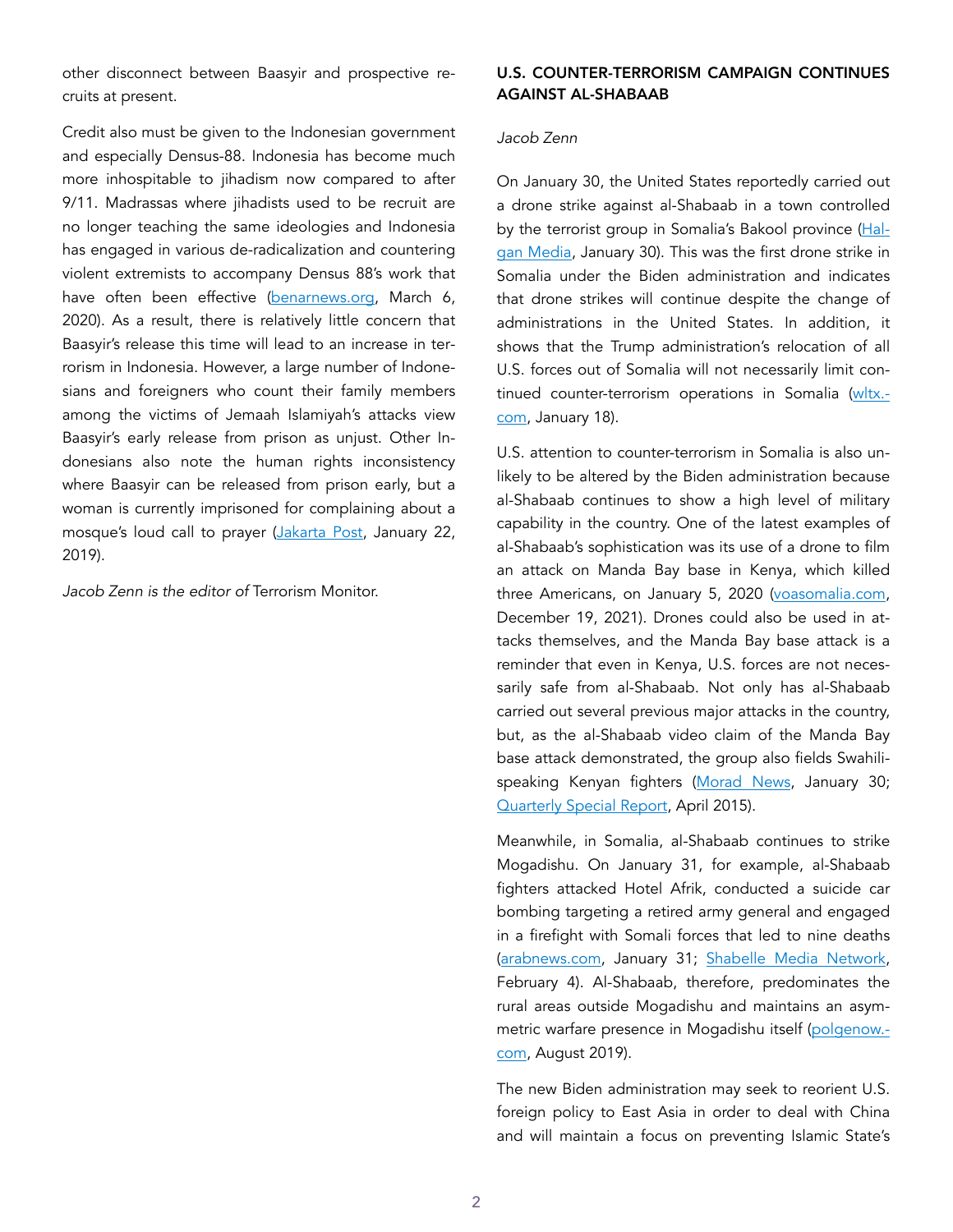resurgence in Syria and Iraq, but it will not be able to afford to ignore Africa. Al-Shabaab, among other al-Qaeda affiliates in Mali and Islamic State provinces in Mozambique and Nigeria, illustrate how Africa is becoming the primary area of operations for jihadist expansion.

*Jacob Zenn is the editor of Terrorism Monitor*.

## Neo-Jama'atul Mujahideen Bangladesh's Female Members Further Islamic State's Recruitment and Propaganda

#### *Animesh Roul*

The Neo-Jama'atul Mujahideen Bangladesh (Neo-JMB), which was responsible for the deadly July 2016 Holey Artisan Bakery terrorist attack in Dhaka claimed by Islamic State (IS), has effectively nurtured and nourished a strong network of female jihadists in the country [\(ref](https://www.refworld.org/docid/59db388c4.html)[world.org](https://www.refworld.org/docid/59db388c4.html), November 15, 2016). These women members have proven to be a largely unseen, but potent force behind the group's resilience. They have spearheaded recruitment and propaganda campaigns and even surprised security forces with a suicide bombing on December 26, 2016 in Ashkona area of the capital Dhaka ([The Independent,](https://www.theindependentbd.com/home/printnews/73964) December 26, 2016).

#### Asma's and Shirina's Arrests

Women jihadists' roles were previously downplayed by Bangladehi security agencies, mostly due to gender leniency. However, the arrest of Asmani Khatun (a.k.a. Asma) in February 2020 in Dhaka's Kamalapur area shed light on women's roles in neo-JMB [\(Sangbad Pratidin](https://www.sangbadpratidin.in/bangladesh/bangladesh-jmb-women-wing-leader-arrested-in-dhaka/), February 5, 2020). Asma's arrest exposed a well-organized pro-IS network spanning neighboring regions, including India, and led bare neo-JMB's robust social media outreach.

Following Asma's arrest, her deputy, Shirina Khatun, was apprehended from Dhaka's Gabtoli area in March 2020 ([Dhaka Tribune,](https://www.dhakatribune.com/bangladesh/dhaka/2020/03/20/cttc-unit-arrests-new-jmb-women-s-branch-second-in-command) March 20, 2020). Investigating agencies found that Asma and her associates, including Shirina, remained active behind the scenes and engaged in Neo-JMB recruitment campaigns using social media platforms, such as Facebook, Threema and WhatsApp. Bangladeshi Counter-Terrorism and Transnational Crime (CTTC) officials learned Asma was secretly recruiting female members online using different pseudonyms like *Bandi Jibona* (Imprisoned Life) and *Nikhoj Alo* (Lost Light). She even succeeded in sending recruits to unidentified destinations for Islamic migration (*hijra*),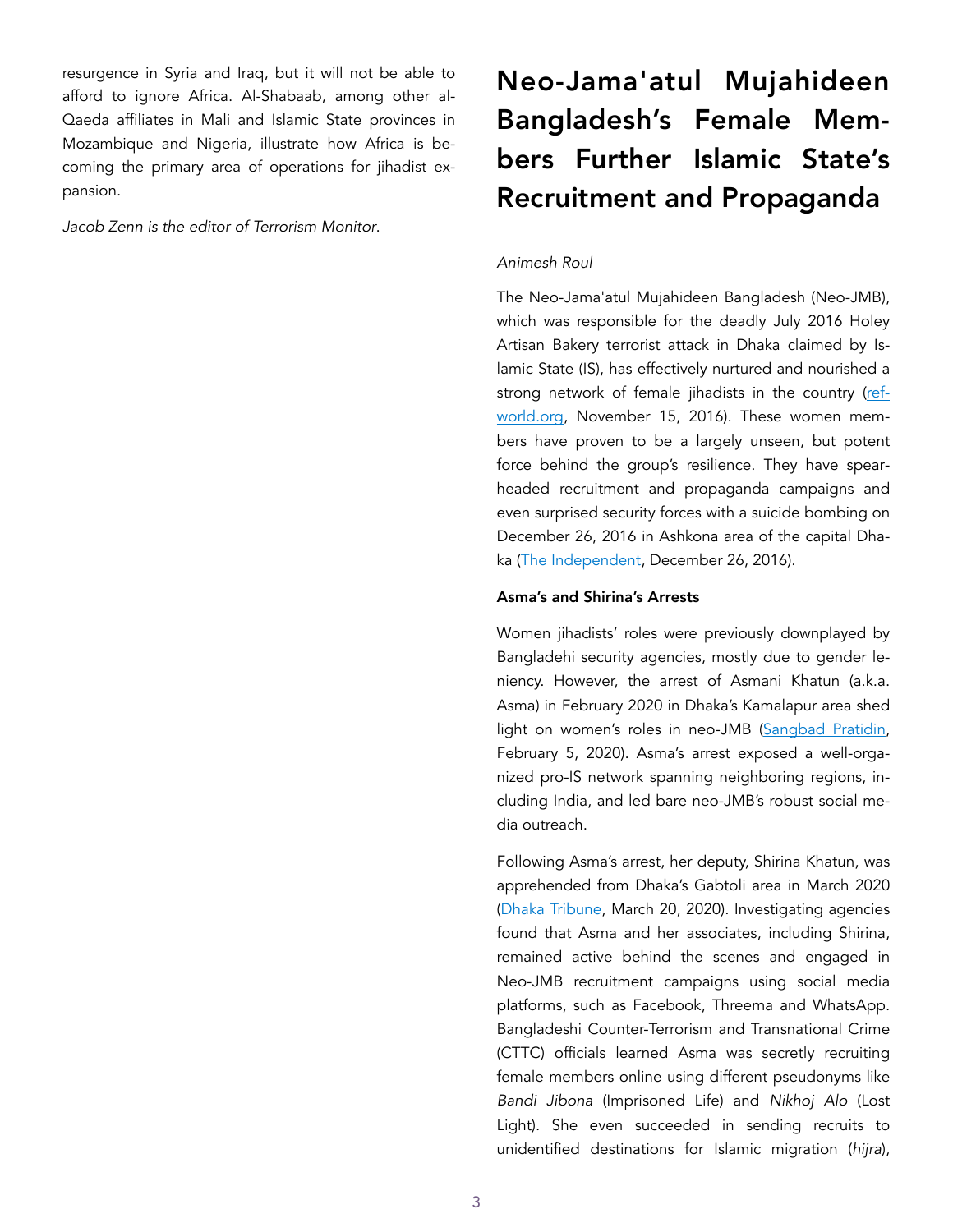presumably to Syria (the authorities did not disclose where) and a few of the recruits were arrested by the authorities. The counter-terrorism police also unearthed a violent conspiracy targeting government establish-ments after Asma's arrest ([Daily Star,](https://www.thedailystar.net/city/news/neo-jmb-leader-held-capital-1864144) February 6, 2020).

Like Asma, Shirina had links with senior neo-JMB women in Bangladeshi custody, such as Rashida Akhter Humayra, the head of neo-JMB's so-called 'sister wing.' It was also evident from Shirina's interrogations how she managed social media accounts to connect with senior neo-JMB leaders and recruits. The communication history of Asma and Shirina showed several top leaders used to contact them, possibly using pseudonyms like "Abir Chowdhury," "Mehedi Hasan," "Abu Dujana," and "Islam al-Hind" (a presumably Indian-origin militant name) through Facebook ([Daily Star,](https://www.thedailystar.net/city/news/neo-jmb-using-female-wing-recruit-online-1885072) March 24, 2020; Prathom [Alo](https://www.prothomalo.com/bangladesh/), February 28, 2020). Another Neo-JMB female operative, Aayesha Jannat Mohona (a.k.a. Proggya Debnath), an Indian-origin Hindu convert to Islam, was arrested in Dhaka's Sadarghat area in mid-July last year. She was responsible for recruiting and training young girls from both Bangladesh and India for the Neo-JMB 'sister wing' ([Bangladesh News24,](https://bdnews24.com/bangladesh/2020/07/18/bangladesh-police-arrest-indian-national-with-ties-to-terrorist-outfit) July 18, 2020).

While the investigation into the Neo-JMB women's wing is still ongoing, police have yet to establish if women militants like Shirina or Asma have working relations among other militant formations in Bangladesh or India. Nevertheless, it was apparent to investigating agencies that these women succeeded in indoctrinating several women (Muslims and Hindus) into subscribing to IS' jihadist ideology such that some recruits left their homes, married fellow jihadists and made *hijra* to join IS' Bangladeshi wing, if not traveling further abroad to Syria. Proggya Debnath's case was also an example of the 'jihadist bride' phenomenon [\(Daily Star,](https://www.thedailystar.net/city/news/she-taught-three-madrasas-1932973) July 20, 2020). She was enticed into the world of radical Islam and militancy after marrying Amir Hossain Saddam, a Bangladeshi national living in Oman. After moving to Bangladesh from India, she started teaching at various private madrasas and continued to recruit for neo-JMB using various online accounts to recruit and provide religious training to women. She further distributed money among female recruits after collecting it from neo-JMB sources ([Dhaka Tribune,](https://www.dhakatribune.com/bangladesh/dhaka/2020/07/17/neo-jmb-women-s-wing-member-arrested-in-dhaka) July 17, 2020; [BDNews24,](https://bangla.bdnews24.com/bangladesh/article1783328.bdnews) July 22, 2020).

#### Women in Neo-JMB: Now and Then

Neo-JMB, which is more appropriately 'IS-Bangladesh' because it pledged allegiance to IS, is a violent JMB faction. However, Bangladeshi authorities deny any IS presence on their soil, and instead named the group 'Neo-JMB' after the deadly Holey Artisan Bakery at-tack in July 2016 [\(Daily Star,](https://www.thedailystar.net/opinion/stranger-fiction/isis-threats-bangladesh-denials-and-delusions-1382470) March 28, 2017). That attack left 29 people dead, including 17 foreigners, five Bangladeshi citizens, two police officers, and five militants ([Daily Star,](https://www.thedailystar.net/frontpage/dhaka-attack/blood-shock-horror-1249471) July 3, 2016).

A 2019 study conducted by CTTC estimated around 63 percent of female militant suspects in Bangladesh were linked to Neo-JMB. CTTC derived this figure by analyzing profiles of 85 female militant suspects arrested since 2017 ([Daily Star,](https://www.thedailystar.net/city/news/63pc-female-terror-suspects-linked-neo-jmb-cttc-1731865) April 19, 2019). The trend of women participation in support or combat roles is not new in the country. However, after the Holey Artisan Bakery attack, their engagement in jihadist activities became an increasing concern for security agencies.

Neo-JMB, like other extremist groups in the country, such as Hizbut Tahirir and al-Qaeda-linked Ansar al-Islam, have used women operatives as a support system in their violent campaigns [\(Terrorism Monitor,](https://jamestown.org/program/the-shifting-narrative-of-womens-role-in-jamaat-ul-mujahideen-bangladeshs-islamic-jihad/) November 17, 2018). However, unlike other Islamist militant groups in Bangladesh, Neo-JMB has the advantage of a grassroots network of radicalized women and their family members. Initially engaged in *dawa* (proselytization) activities and inspiring family members and relatives for jihad, later their role shifted to rigorous religious teaching and recruitment of new cadres using social media [\(BDnews24.com,](https://bdnews24.com/bangladesh/2017/05/11/three-militants-die-in-suicide-blasts-in-rajshahi-s-godagari-area) May 11, 2017; [Daily Star,](https://www.thedailystar.net/backpage/news/neo-jmb-out-regroup-under-new-chief-1660300) November 14, 2018).

In February 2009, Bangladesh's counter-terrorism police confronted, perhaps for the first time, three women militants affiliated to the original JMB group during a raid. At the time, these three members, who were all relatives of JMB militants, identified as Noor Jahan, Marzia and Mina, and displayed the unique characteristics of highlytrained operatives to the astonishment of police officers. These women shocked the police by destroying evidence, including papers, documents, and SIM cards in mobile phones swiftly during a police raid at their safehouse in Ghortoil in Gazipur [\(Daily STAR](https://www.thedailystar.net/news-detail-76813), February 21, 2009). The same year, on May 14, police also confronted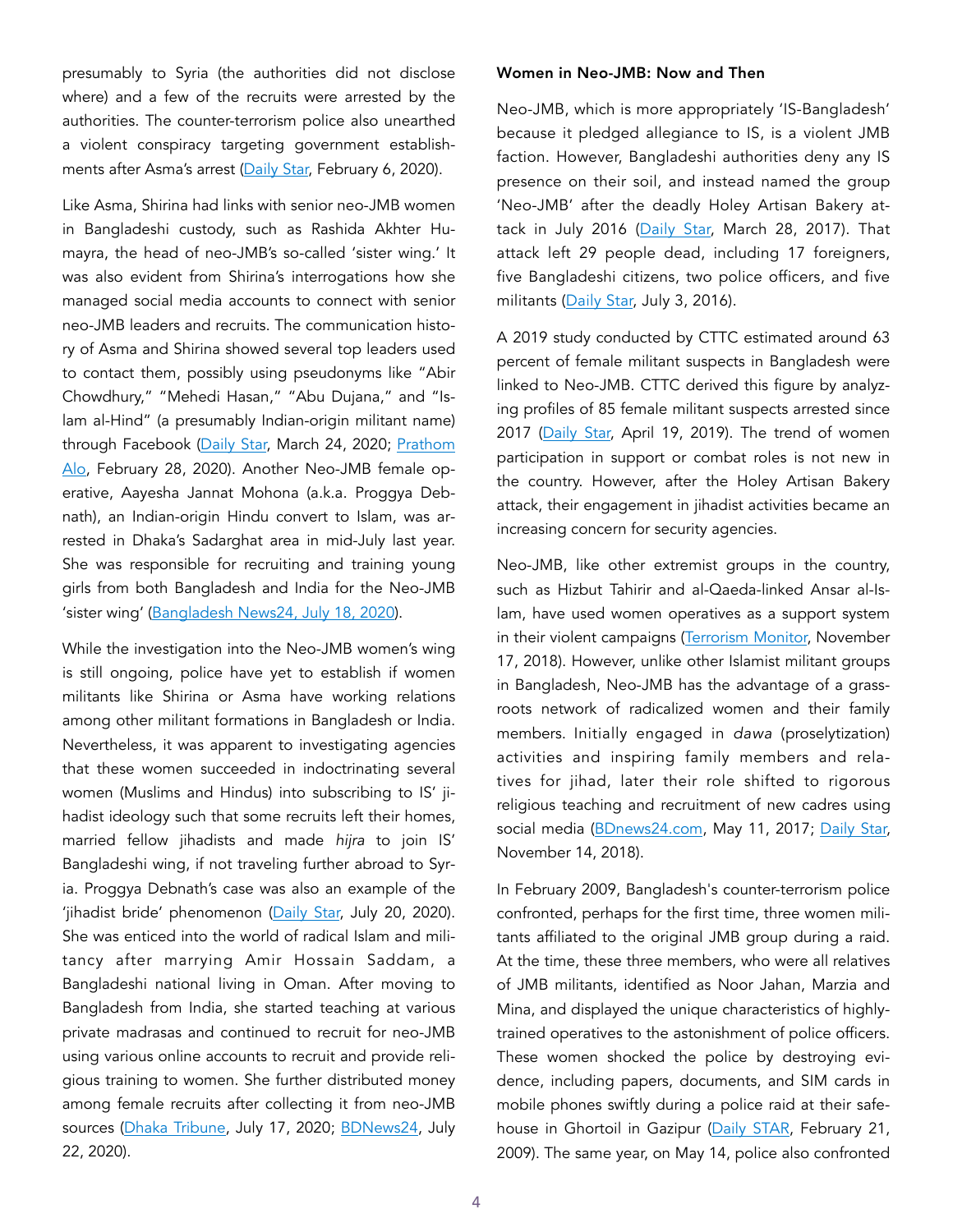a violent situation in Mirpur, Dhaka when a JMB explosives expert, Boma Mizan's wife Sharmin Haque Lata, detonated a bomb to save her husband from being ar-rested [\(Zee News,](https://zeenews.india.com/news/south-asia/top-jmb-explosive-expert-nabbed-in-bdesh_531995.html) May 15, 2009).

Although they noticed the shifting trend of women partaking in armed violence, investigating agencies somehow overlooked women's potential role in the country's future terrorist violence. A significant shift in perception took place when Neo-JMB's female operatives were found to be capable of armed violence, including a bombing and suicide mission. In September 2016, Bangladeshi police stumbled upon a Neo-JMB suicide squad and arrested four women militants in Baraitali locality of Sirajganj ([Dhaka Tribune](https://www.dhakatribune.com/bangladesh/crime/2016/09/05/4-females-jmb-suicide-squad-held-sirajganj), September 5, 2016). Several months later, Bangladesh witnessed its first female suicide bomber. On December 24, 2016, Shakira, the wife of Neo-JMB militant Rashedur Sumon, detonated her suicide vest in Dhaka's Ashkona locality while attempting to attack police during a search and sweep operation. Several women operatives were arrested resulting from that operation and other raids across Bangladesh ([BDNews 24](https://bdnews24.com/bangladesh/2016/12/27/women-choose-militancy-due-to-pressure-from-husbands-police), December 27, 2016).

#### Conclusion

In Bangladesh, the problem of female radicalization and extremism ultimately owes its origin to the Islamic fundamentalist politics espoused by groups like Jamaat-e-Islami (JeI) and the student wing Islami Chhatra Shibir (ICS). Both ICS and its all-women branch, Islami Chhatri Sangstha, remain at the core of increasing campus extremism ([BDNews24](https://bdnews24.com/bangladesh/2014/06/19/chhatri-sangstha-members-in-jail), June 19, 2014; [Daily Janakantha,](https://www.dailyjanakantha.com/details/article/379154/) October 20, 2017). Islamic Chhatri Sangstha was accused of motivating female students to take part in jihad and was involved in anti-democratic and anti-secular activities in furtherance of JI's core philosophy of estab-lishing an Islamic state in Bangladesh ([Daily Star,](https://www.thedailystar.net/country/ugc-asked-stop-islami-chhatri-sangsthas-campus-activities-1287961) September 22, 2016). Bangladeshi police observed that Neo-JMB prefers Islami Chhatri Sangstha and Tablighi Jamaat (TJ)—two fundamentalist Islamist organizations—for female recruits. Neo-JMB also recruits immediate family members, such as husbands, brothers, or sisters ([Daily Star,](https://www.thedailystar.net/frontpage/tricking-women-militancy-1272679) August 20, 2016).

Women from different socio-economic strata have thus become Islamist militants in Bangladesh and broken the traditional tag of jihadist 'sisters and wives' in recent years. Several Neo-JMB women members are presently in jail for furthering jihadism and conspiring to establish IS' caliphate. While investigating agencies are attempting to fathom the extent of women's participation in Neo-JMB's Islamist activities, unseen and often unsung members like Asma and Shirina remain a lifeline for the grassroots consolidation of jihadism in Bangladesh.

*Animesh Roul is the executive director of the New Delhibased policy research group [Society for the Study of](http://www.sspconline.org/) [Peace and Conflict.](http://www.sspconline.org/) He specializes in counterterrorism, radical Islam, terror financing, and armed conflict and violence in South Asia.*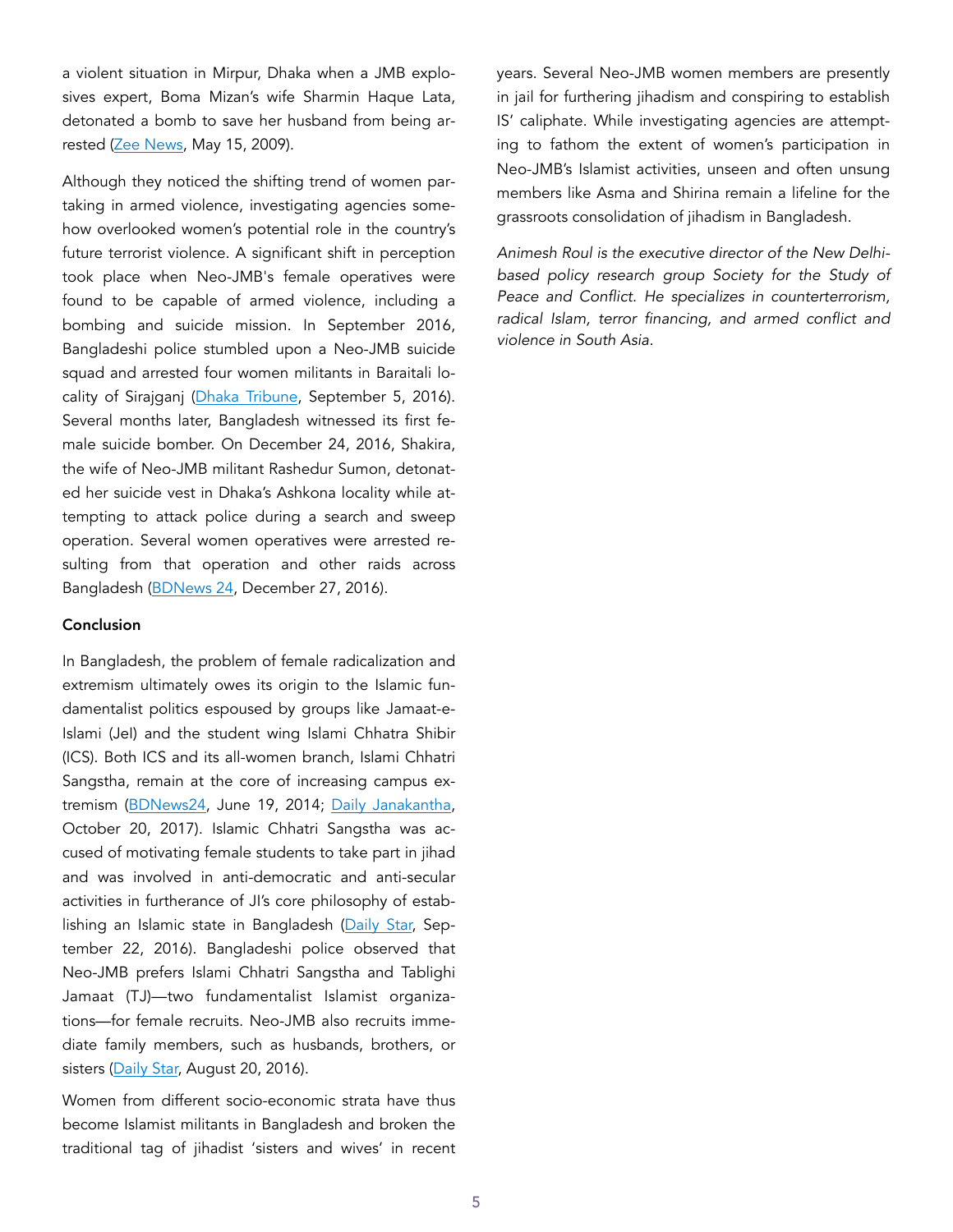## Baluch Nationalist-Separatist Militant Alliance Threatens Pakistani Security Forces

#### *Farhan Zahid*

Pakistan's restive Baluchistan province has experienced a fresh wave of nationalist-separatist terrorist attacks since 2019, with new targets indicating shifting trends. Baluch nationalist–separatist militant groups have not only ramped up their attacks, but also have changed strategy and formed a new alliance. The implications of this are a steep incline in attacks against the Pakistani security forces.

#### Background of the Baluch Insurgency

Unlike Islamist insurgencies in Pakistan, which escalated after the Global War on Terrorism commenced in 2001, Baluch nationalist-separatist violence in Baluchistan is much older. The current insurgency, which can be considered the fifth iteration since Pakistan's independence in 1947, started after the death of Nawab Akbar Bugti, who was the head of the Bugti tribe, during a 2006 mili-tary operation ([Dawn,](https://www.dawn.com/news/207726/bugti-killed-in-operation-six-officers-among-21-security-personnel-dead) August 27, 2006). However, even before this incident, sporadic attacks against security forces were taking place in Kohlu and Dera Bugti districts since 2004. One major terrorist attack, for example, targeted then-President General Pervez Musharraf, who was making a speech in December 2005 in Kohlu ([Dawn,](https://www.dawn.com/news/170026/saboteurs-will-fail-says-musharraf-rockets-fired-during-president-s-kohlu-visit) December 15, 2005).

The killing of Nawab Akbar Bugti sparked a new wave of violence in Baluchistan, which is still ongoing and has caused security forces, including the Pakistani military, paramilitary forces (Frontier Corps and Baluchistan Levies Force), and police, to become involved in combating various militant groups across the province, including local, regional and global groups. The latter, globally operating organizations, include Islamic State Khorasan Province and al-Qaeda in the Indian Subcontinent. The Baluch nationalist-separatist insurgency is also important because Baluchistan is Pakistan's largest province. It is almost the size of Germany and comprises 42 percent of Pakistani territory and is the most sparsely populated province in Pakistan. The vast province also

has a coastal belt of almost 650 kilometers and borders Iran and Afghanistan.

Baluch nationalist-separatist militant groups mostly operate in southern and central Baluchistan. However, they have managed to perpetrate attacks all over the province. In 2019, for example, there were 84 such attacks, and in 2020 the number of attacks still increased, despite the severe COVID-19 outbreak in the province ([Dawn,](https://www.dawn.com/news/1526906) January 8, 2020).

#### Shifting Tactics in Baluch Militancy

At least six major Baluch nationalist-separatist militant groups are currently operating in Baluchistan: Baluchistan Liberation Army (BLA), Baluchistan Republican Army (BRA), Baluchistan Liberation Front (BLF), United Baluch Army (UBA), Lashkar-e-Baluchistan (LeB) and Baluch Students Organization (BSO). The most potent among these are the BLA and BRA, which operate in central and southern Baluchistan districts, including Bolan, Sibi, Kharan, Khuzdar, Turbat, Awaran, Lasbella, Mastung, and Kalat. The other four groups operate in those same districts and some other districts, such as Naseerabad and Jaffarabad near Sindh province's border.

The BLA also has a suicide attack squad known as the Majeed Brigade, whose best known *fedayeen* (suicide) attacks targeted a five-star hotel recently built in Gwadar in May 2019 and another at the Pakistan Stock Ex-change in June 2020 ([BBC Asia,](https://www.bbc.com/news/world-asia-48238759) May 12, 2019; [News](https://www.thenews.com.pk/print/679584-terror-attack-at-psx-foiled-in-swift-operation) [International,](https://www.thenews.com.pk/print/679584-terror-attack-at-psx-foiled-in-swift-operation) June 30, 2020). The intensity of attacks by groups other than BLA and BRA have always been low and mostly involved perpetrating roadside IED blasts, assassinations of defectors and informers, bombings of railroad tracks and cell-phone towers, and attacks on security forces. These groups were also hampered by infighting and turf wars.

A shift in strategy, however, has become evident since the formation of a new group: Baluch Raji Ajohi Sangar (BRAS), meaning "Alliance for Baluch National Freedom" [\(Terrorism Monitor,](https://jamestown.org/program/bras-emergence-of-a-new-baluch-separatist-alliance/) September 20, 2019). It is the first ever alliance between the four main Baluch nationalist-separatist militant groups in decades of the Baluch nationalist-separatist insurgency. BRAS comprises BRA, BLA, BLF, UBLF and is the brainchild of Dr. Allah Nazar Baluch, who was BLF's supreme leader and now is BRAS'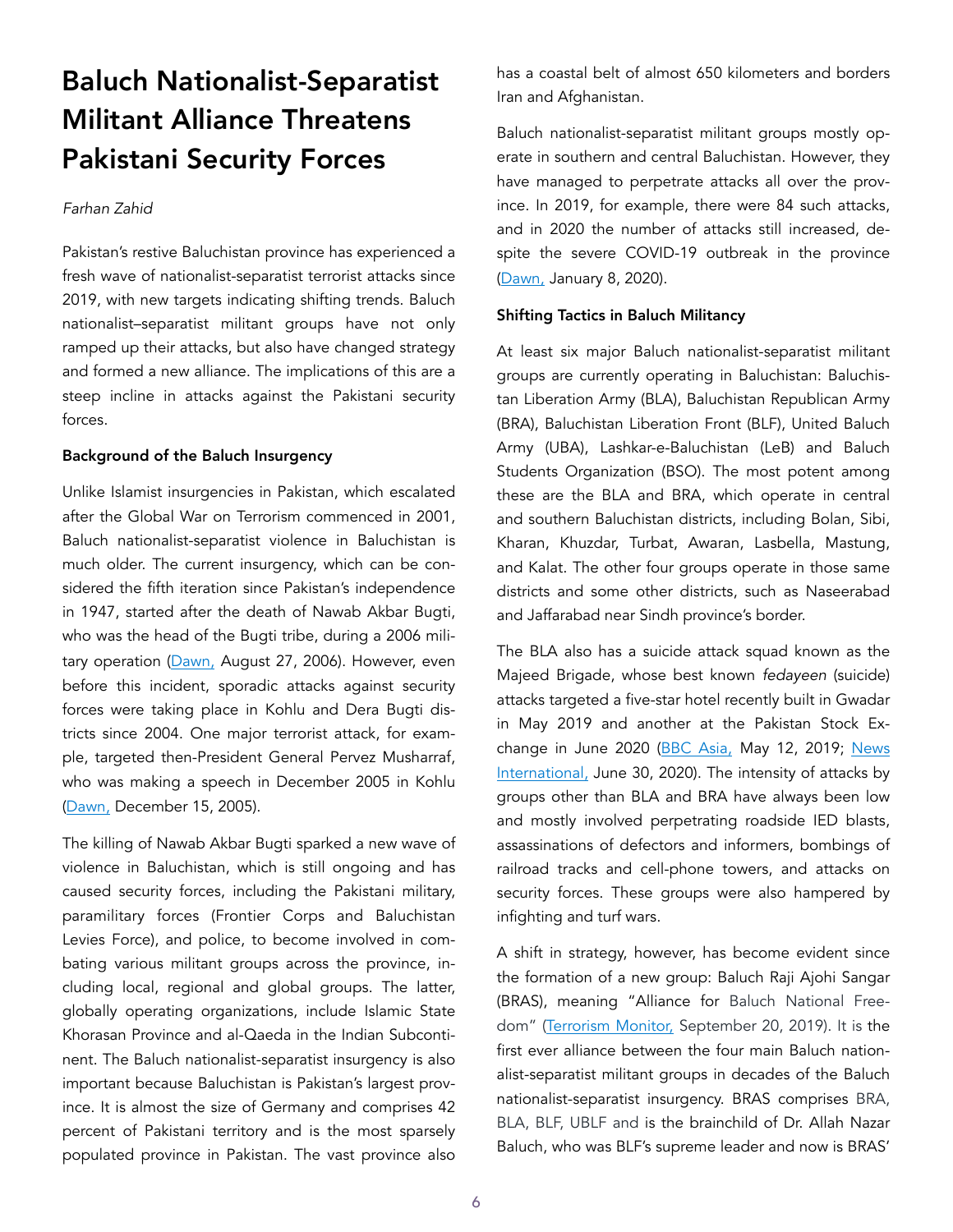leader. He made the effort to combine forces of Baluch nationalist-separatists on November 10, 2018.

The slain leader of BLA's Majeed Brigade, Aslam Baluch (a.k.a. Achu), also announced the formation of the alliance, albeit not publicly. [1] The primary reason for the alliance is for the sharing and pooling of resources, including, weapons, equipment, personnel, intelligence, safe havens, and other materials in order to conduct attacks against Pakistani and Chinese China–Pakistan Economic Corridor (CPEC) projects. Previously, the Baluch nationalist-separatist insurgents were not able to coordinate because of their different areas of operations, but after joining together they are expected to perform more effectively.

#### BRAS' Targeting of Security Forces

BRAS has been involved in several major attacks targeting the security forces, especially the Frontier Corps, a paramilitary organization. In one attack, BRAS targeted and killed 14 Coast Guard and naval personnel travelling back to Ormara Naval base near Gwadar district in southern Baluchistan in April 2019 [\(Nation,](https://nation.com.pk/19-Apr-2019/14-bus-passengers-martyred-in-ormara-terror-attack) April 19, 2019). Before that, BRAS claimed responsibility for killing nine security forces personnel in an IED attack in February 2019 in Turbat district [\(Outlook,](https://www.outlookindia.com/website/story/world-news-9-killed-11-injured-in-suicide-attack-on-pakistan-army-convoy-in-balochistan-report/325665) February 18, 2019). In yet another attack in the same area, BRAS claimed to have killed seven military personnel in October 2020 [\(Dawn,](https://www.dawn.com/news/1585319) October 16, 2020). BRAS further claimed that it was launching an operation that would be focused on only targeting security forces in Baluchis-tan in March 2020 ([News Intervention,](https://www.newsintervention.com/bras-freedom-fighters-eliminate-12-pakistan-military-personnel-at-mand-in-balochistan/) March 2020).

Even in separate attacks not involving BRAS, Baluch nationalist-separatist organizations, such as UBA, appeared to be specifically focusing on the Pakistani military and Frontier Corps. This is a shift from their earlier tactics. They did not, in contrast, expend efforts on destroying railroad tracks or cell-phone towers that would negatively impact the lives of the masses.

Meanwhile, the increase in intensity of militancy in Baluchistan has garnered regional attention. The Pakistani government has, for example, repeatedly blamed archrival India for backing and bankrolling the Baluch nationalist-separatists perpetrating attacks in Baluchistan. Specifically, Pakistan alleges India seeks to sabotage Sino-Pakistani business interests, especially because Baluchistan's Gwadar port is central to China's supposed Indo-Pacific 'string of pearls' strategy – referring to a series of Chinese bases and outposts along India's maritime periphery. New Delhi has repeatedly denied Islamabad's allegations ([dw.com,](https://www.dw.com/en/india-afghanistan-deny-pakistans-allegation-of-terrorism/a-55611636) November 11, 2016). The BLA had also previously attacked China's embassy in Karachi in November 2018 and injured Chinese engineers in a roadside attack in Baluchistan three months before then ([Dawn](https://www.dawn.com/news/1566053), June 30, 2020).

#### Conclusion

The insurgency in Baluchistan appears to be growing compared even to the tempo witnessed in 2019 and 2020, and the insurgents are conducting attacks across the province. This means Pakistani security officers and policymakers must adopt new policy measures in order to reverse their momentum. However, this does not seem probable, and violence can be expected to increase.

*Farhan Zahid has done his Ph.D. in Counter Terrorism (Topic: Al-Qaeda-linked Islamist violent Non-State Actors in Pakistan and their relationship with Islamist Parties) from Vrije University Brussels, Belgium. He writes on counter-terrorism, al-Qaeda, Pakistani al-Qaeda-linked groups, Islamist violent non-state actors in Pakistan, militant landscapes in Pakistan and the Afghan Taliban.* 

#### **Notes**

[1] Author's discussions with a senior security studies expert based in Islamabad, January 14, 2020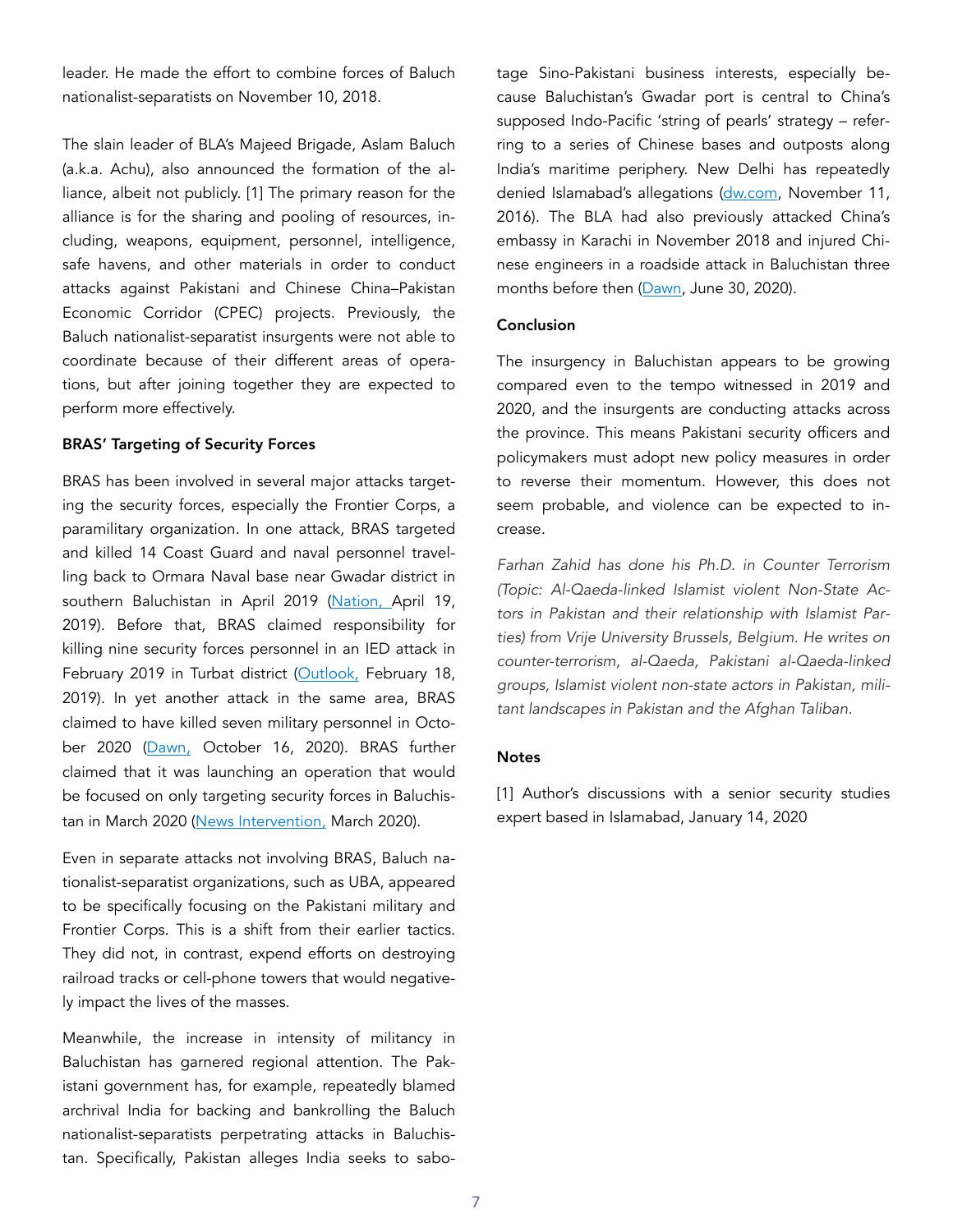## Iran's Resistance Axis Rattled by Divisions: Asaib Ahl al-Haq's Leader Rejects the Ceasefire in Iraq

#### *Jacob Lees Weiss*

On December 20, 2020, 21 Katyusha rockets struck the U.S. Embassy in Baghdad, breaking an Iranian-sponsored ceasefire in Iraq for a second time (U.S. Central [Command,](https://www.centcom.mil/MEDIA/STATEMENTS/Statements-View/Article/2456662/us-central-command-statement-on-dec-20-2020-rocket-attack/) December 23, 2020). The Iraqi security forces later arrested a member of the Iraqi political and militant organization Asaib Ahl al-Haq (AAH), Hussam al-Azirjawi, after finding conclusive evidence of his in-volvement in the attack [\(al-Hurra,](https://www.alhurra.com/iraq/2020/12/26/%D8%AF%D9%88%D8%B1-%D8%A7%D9%84%D8%A3%D8%B9%D8%B1%D8%AC%D9%8A-%D9%88%D9%85%D9%88%D9%82%D9%81-%D8%A7%D9%84%D9%83%D8%A7%D8%B8%D9%85%D9%8A-%D8%AA%D9%81%D8%A7%D8%B5%D9%8A%D9%84-%D9%84%D9%8A%D9%84%D8%A9-%D8%A5%D8%B1%D9%87%D8%A7%D8%A8-%D8%A7%D9%84%D8%B9%D8%B5%D8%A7%D8%A6%D8%A8) December 26, 2020). Following al-Azirjawi's arrest, multiple widely-shared clips on social media appeared to show a large mobilization of armed AAH militants in East Baghdad. A further clip showing masked AAH gunmen threatening to attack Iraqi security forces on command from AAH leader, Qais al-Khazali ([al-Arabiya,](https://www.alarabiya.net/arab-and-world/iraq/2020/12/25/%D9%81%D9%8A%D8%AF%D9%8A%D9%88-%D9%84%D9%85%D9%8A%D9%84%D9%8A%D8%B4%D9%8A%D8%A7-%D8%A7%D9%84%D8%B9%D8%B5%D8%A7%D8%A6%D8%A8-%D8%AA%D9%87%D8%AF%D8%AF-%D8%A7%D9%84%D9%83%D8%A7%D8%B8%D9%85%D9%8A-%D8%B1%D9%87%D9%86-%D8%A7%D8%B4%D8%A7%D8%B1%D8%A9-%D8%A7%D9%84%D8%AE%D8%B2%D8%B9%D9%84%D9%8A-) December 25 2020). These arrests and video clips reveal that AAH has begun to show increasing signs of dissent from the party line set by Iran and its most loyal proxy in Iraq, Kata'ib Hezbollah. [1]

#### AAH's Signs of Division with Kata'ib Hezbollah and Iran

The Katyusha rocket attack on the U.S. embassy is the latest example of the apparent growing discord between the al-Khazali-led AAH on one side, and Iran and Kata'ib Hezbollah on the other. Previously, in October 2020, an Iranian-sponsored ceasefire announced by Kata'ib Hezbollah, but allegedly covering all Iranianlinked factions, proposed a conditional halt to operations targeting U.S assets [\(Rudaw,](http://www.rudaw.net/arabic/middleeast/iraq/1110202010) October 11 2020). A month later, a smaller militia, Ashab al-Kahf – seemingly unaffiliated to AAH or Kata'ib Hezbollah – launched eight rockets at the U.S. Embassy on November 17, 2020, in the first major ceasefire violation ([Mehr News,](https://ar.mehrnews.com/news/1909485/%D9%81%D8%B5%D9%8A%D9%84-%D8%A3%D8%B5%D8%AD%D8%A7%D8%A8-%D8%A7%D9%84%D9%83%D9%87%D9%81-%D9%8A%D8%AF%D9%83-%D8%A7%D9%84%D8%B3%D9%81%D8%A7%D8%B1%D8%A9-%D8%A7%D9%84%D8%A7%D9%85%D8%B1%D9%8A%D9%83%D9%8A%D8%A9-%D9%81%D9%8A-%D8%A7%D9%84%D8%B9%D8%B1%D8%A7%D9%82-%D8%A8%D8%B5%D9%88%D8%A7%D8%B1%D9%8A%D8%AE-%D8%AC%D8%AF%D9%8A%D8%AF%D8%A9) November 18 2020).

Following the attack, AAH's al-Khazali unilaterally an-nounced that the ceasefire had ended [\(al-Mayadeen,](https://www.almayadeen.net/news/politics/1437797/%D8%A7%D9%84%D8%AE%D8%B2%D8%B9%D9%84%D9%8A--%D8%A7%D9%84%D9%87%D8%AF%D9%86%D8%A9-%D9%85%D8%B9-%D8%A7%D9%84%D8%A3%D9%85%D9%8A%D8%B1%D9%83%D9%8A%D9%8A%D9%86-%D8%A7%D9%86%D8%AA%D9%87%D8%AA---%D9%88%D8%A7%D9%84%D8%AA%D9%87%D8%AF%D9%8A%D8%AF-%D8%A7%D9%84%D8%AA%D8%B1%D9%83%D9%8A-%D8%B4%D9%85%D8%A7%D9%84-%D8%A7) November 19, 2020). Kata'ib Hezbollah, in contrast, condemned the ceasefire violation, which it described as resulting from either the idiocy and ignorance of a drunkard, or agency on behalf of former U.S. President Donald Trump. This implied, they alleged, that it was a false flag attack planned to distract from Trump's recent election loss ([al-Quds](https://www.alquds.co.uk/%D8%A7%D9%84%D8%B9%D8%B1%D8%A7%D9%82-%D9%83%D8%AA%D8%A7%D8%A6%D8%A8-%D8%AD%D8%B2%D8%A8-%D8%A7%D9%84%D9%84%D9%87-%D8%AA%D8%AA%D9%87%D9%85-%D8%A7%D9%84%D8%A3%D9%85%D8%B1%D9%8A%D9%83%D8%A7/), November 18, 2020).

Furthermore, on November 24, Iran sent the commander of the Islamic Revolutionary Guard Corps–Quds Force (IRGC-QF), Esmael Ghaani, who succeeded the late Qasem Soleimani, to Iraq to urge compliance with the ceasefire [\(Middle East Monitor,](https://www.middleeastmonitor.com/20201124-iran-turns-to-hezbollah-to-calm-armed-factions-in-iraq/) November 24 2020). Al-Khazali publicly denounced Ghaani's visit, claiming that resistance to the U.S occupation is an Iraqi nationalist project without need for Iranian interference [\(al-](https://www.youtube.com/watch?v=8yoAi_fvDDE)[Akhbariya,](https://www.youtube.com/watch?v=8yoAi_fvDDE) November 19 2020). While AAH never accepted responsibility for any subsequent attacks targeting U.S. assets, al-Khazali made clear his support for other smaller, and allegedly distinct, resistance groups who did target American assets, like Ashab al-Kahf [\(al-](https://twitter.com/Qais_alkhazali/status/1342780192817885184)[Khazali,](https://twitter.com/Qais_alkhazali/status/1342780192817885184) December 26). [2]

#### Iran's Hand in AAH's Formation

Since the 1980s Iran has attempted to recruit from the Iraqi Shia population to form militant and political organizations to safeguard its interests in Iraq. The oldest of these groups is the Badr Corps (now Badr Organization). It was formed as the IRGC-controlled military wing of the Supreme Council for the Islamic Revolution in Iraq (SCIRI), which is a political organization formed by Iran consisting of exiled Shia refugees and activists. Badr Corps members, such as Hadi al-Ameri and Abu Mahdi al-Muhandis, went on to have significant influence in post-Saddam Hussein Iraq. [3]

Likewise, the IRGC established AAH in 2006 by recruiting al-Khazali, who at that time commanded a Jaysh al-Mahdi military brigade. Jaysh al-Mahdi was a militia formed by influential Iraqi Shia populist cleric Muqtada al-Sadr in 2003 to fight the U.S. occupation. Al-Khazali had initially been a loyal member of Jaysh al-Mahdi, or Mahdi Army, including even studying Islamic jurisprudence under the tutelage of Sadr's father, Grand Ayatollah Mohammad al-Sadr, in Najaf in the 1990s (Asa'ib Ahl [al-Haq,](https://ahlualhaq.com/%D8%A7%D9%84%D8%B3%D9%8A%D8%B1%D8%A9-%D8%A7%D9%84%D8%B0%D8%A7%D8%AA%D9%8A%D8%A9/) January 2020). However, by 2004 al-Khazali had begun to grow frustrated with Sadr's leadership ([Levant](http://www.levantnetworks.com/2020/01/09/recruiting-a-militiaman-irgcs-wooing-of-qais-al-khazali/) [Networks,](http://www.levantnetworks.com/2020/01/09/recruiting-a-militiaman-irgcs-wooing-of-qais-al-khazali/) January 9). Iran exploited this rift by offering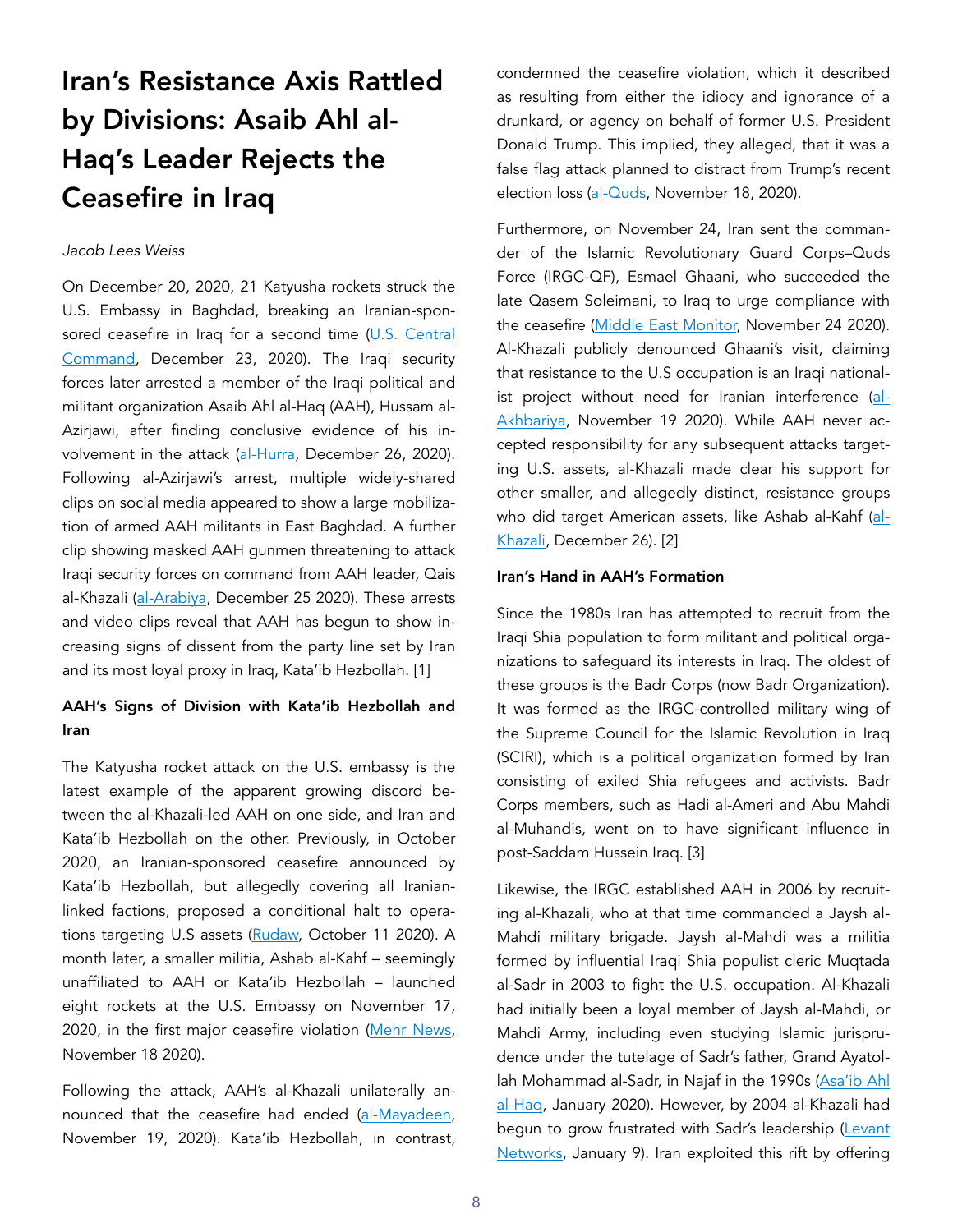extensive IRGC funding and training to al-Khazali to form AAH with the aim to add AAH to its list of proxies in Iraq. At the same time, Iran sought to weaken al-Sadr, who had always been reluctant to hand over his significant support base and influence to Iran.

However, and perhaps due to the precedent of infighting showcased by the splintering of AAH from the Mahdi Army, the IRGC created a smaller, more secure militia that it could trust to act completely under its command. Thus, under the guidance of IRGC General Qasem Soleimani and long-term Badr member Abu Mahdi al-Muhandis, the IRGC created Kata'ib Hezbollah. [4] The stature of Kata'ib Hezbollah group's two principal patrons, Soleimani and al-Muhandis, allowed it to exercise an influence that went beyond its relatively small size. Both Soleimani and al-Muhandis also had significant control over the Popular Mobilization Units (PMU), which is the Iraqi state security umbrella organization encompassing the majority of the country's militias. [5]

#### Iran's Loosening Grip over AAH

AAH's rejection of the ceasefire was so surprising because it not only was a clear rejection of Iranian orders, but also because of the severity that its rebellion posed to Iranian interests. Both rocket attacks on the U.S. Embassy, which were either directly linked (December 20) or implicitly condoned (November 17) by AAH, were designed to overwhelm the embassy's C-RAM defense system. Iran had made it clear to its proxies that the scale of U.S. retaliation and the escalation in conflict that could ensue in the case of loss of U.S. life, particularly during the tail end of Trump's presidency, was not worth the risk [\(Middle East Eye](https://www.middleeasteye.net/news/iran-iraq-us-factions-no-attacks-trump-gone), November 24 2020).

There are two other intertwining factors behind the loosening of Iran's grip on AAH, however: the January 2020 U.S. assassination of Soleimani and al-Muhandis, and the rise of what some prominent Iraq analysts have come to describe as 'shadow militias.' [6] Iran's diverse portfolio of Iraqi militia and political groups may have had a distinct advantage compared to its strategy in Lebanon. In Lebanon, Iran's reliance on one dominant group, Hezbollah, has meant that Iranian influence has been contingent on Hezbollah's ability to outlast periods of domestic crisis. However, the Iraq strategy's diversity requires strong coordination among the many Iranianaligned militias to ensure obedience and cohesion within a single overall overarching party line. While the stature and respect commanded by Soleimani and al-Muhandis meant that this coordination was achievable, their replacements, Esmael Ghaani and Abu Fadak, have not been able to exert that same influence.

The assassinations also validated a shift that Soleimani had lobbied for since 2019 involving the establishment of numerous apparently distinct splinter militias to carry out attacks in place of the more established resistance groups such as Kata'ib Hezbollah and AAH. [7] The tactic of using these 'shadow militias' became prevalent throughout 2020, with dozens of groups such as Ashab al-Kahf and Sarayat Qassem al-Jabbarin seemingly emerging out of nowhere to claim responsibility for attacks targeting U.S. assets. [8] The confusion surrounding the use of these groups allowed Kata'ib Hezbollah and AAH to distance themselves from those attacks and hence complicate U.S. retaliation.

While the proliferation of these new groups created plausible deniability for the more established militias like Kata'ib Hezbollah and AAH, it came at the cost of further loosening Iran's hegemony over the Iraqi resistance to the U.S. military presence. This move downgraded the public role of its main proxy Kata'ib Hezbollah from being at the centre of the Iraqi resistance activities in 2019, to simply praising the 'shadow militias' on its social media channels in 2020. Secondly, it allowed groups to use the 'shadow militias' without Iranian direction and still maintain plausible deniability with Iran itself.

#### Al-Khazali's Gambit with AAH

The loosening of Iran's control over the 'resistance axis' in Iraq has allowed al-Khazali to rethink his relationship with Iran. Al-Khazali is a pragmatic operator seeking to preserve his power and influence over maintaining ideological dogma. This pragmatism is evidenced throughout his career. At the start of his career, he turned his back on the Sadr clergy, under whom he had studied for nearly a decade, to embrace Iran's Khomeinist *Wilayat al-Faqih* (guardianship by Islamist jurisprudence) ideology – Tehran's governing ideology. [9] Later, he accepted some of AAH's current sources of funding, which rely on taxation of criminal activities (prostitution) and business-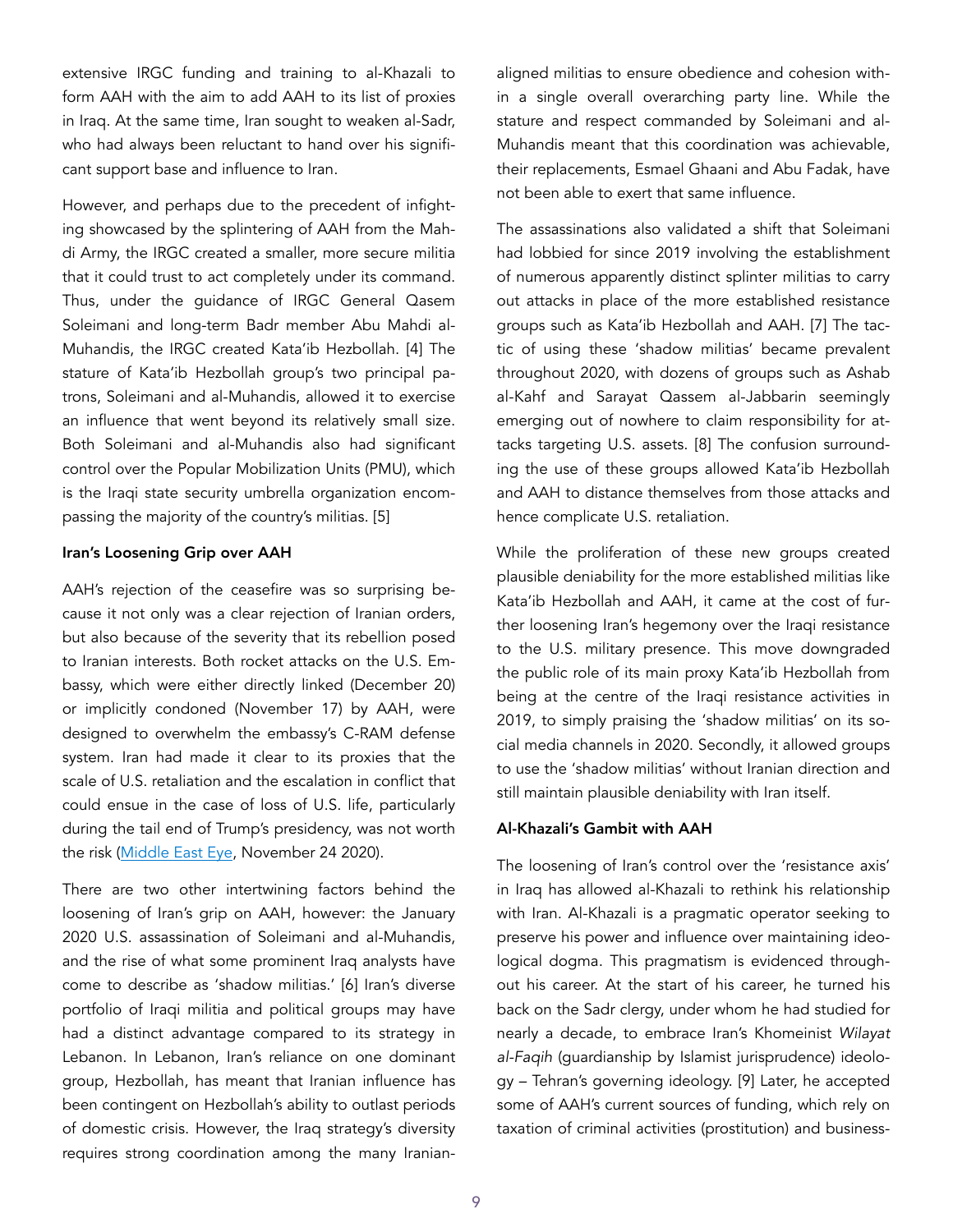es (liquor stores and nightclubs) that are unacceptable to any form of Shiism.

Al-Khazali has confirmed that in the event of a permanent U.S. withdrawal from Iraq, there will no longer be any justification for the existence of armed resistance groups [\(al-Akhbariya](https://www.youtube.com/watch?v=8yoAi_fvDDE), November 19 2020). With the gradual U.S. withdrawal edging ever closer, al-Khazali is gearing up to secure the status of AAH. When the U.S. withdrew from Iraq for the first time in 2011, AAH decided to consolidate political and societal control by transforming itself into a political group. [10] However, at the time of the initial U.S. withdrawal, AAH needed Iranian leverage with the Iraqi government to allow AAH to function as a political party with the necessary funds to set up political offices under the AAH brand. However, in 2021, AAH no longer needs Iranian support because the organization's position in Iraq is already established, with its political wing currently holding 15 seats in parliament, many government posts under its control, and even its own dedicated television channel.

Al-Khazali is once again turning the focus of AAH inwards, but this time with greater autonomy from Iran. Rather, al-Khazali plans to further the status of AAH by positioning the group as the leader of the conservative Shia bloc. To do this, he will need to stave off competition from other Iranian-established groups, such as the Badr Organization and Kata'ib Hezbollah, and also groups outside of Iran's fold, such as Muqtada al-Sadr's Sadrist movement.

To compete with Kata'ib Hezbollah, the October 2020 ceasefire presented al-Khazali with a fantastic opportunity. By rejecting the ceasefire and defending the right for the 'shadow militias' to continue launching attacks, Kata'ib Hezbollah's position came to be seen as isolated and weak. In comparison, AAH's support for the continued attacks, despite Iranian attempts to reel them in, allowed the group to position itself as a heroic defender of Iraqi sovereignty.

AAH's shift toward a more nationalistic outlook will be vital ahead of the upcoming October 2021 general elections. AAH will have to compete with the Sadrist movement for the same working-class Shia electoral base. The Sadrist movement has always been more successful in this respect, largely due to Sadr's greater nationalistic credibility. Whereas Sadr hails from important Iraqi Shia heritage, al-Khazali's switch of religious allegiance to the Iranian clergy, which came as a condition for Iranian funding and support, has always been a point of contention for many Iraqi Shia.

#### Conclusion

It is too early to assess whether al-Khazali will maintain AAH's splintering from the Iranian fold. Ultimately, al-Khazali is motivated by expanding the status and power of his group. Currently, he believes that amid the oncoming Iraqi general elections, diverging from the direct sphere of Iranian influence serves this goal. However, this approach will only remain viable contingent on the continued withdrawal of the U.S. military presence and the inability of domestic political movements to effectively challenge the place of sectarian groups such as the AAH in Iraq. As long as this remains the case, cracks in unity between the myriad Iraqi militia and political groups that Iran established will continue to grow as internal power struggles for territory, ideology or political power increase.

*Jacob Lees Weiss is an analyst specializing in the MENA region at Healix International and HX global. He holds an MA in Contemporary Arabic Studies from the Autonomous University of Barcelona. Prior to working at Healix, he spent time volunteering for NGOs and studying in Algeria and Egypt.* 

#### **Notes**

[1] AAH would later deny being behind the attack, claiming that Azirjawi had been arrested on an unrelated criminal charge. The group also stated that the social media clips were fabricated and the armed militants were unknown to them (AA, December 26, 2020).

[2] Following on from his interpretation of the Shia concept of Defensive Jihad, al-Khazali claims that it is a divine right to oppose the U.S. military occupation. Regarding the targeting of diplomatic missions, al-Khazali has claimed that although he may not personally agree with the targeting of U.S. diplomatic missions at this specific time, he understands the motivations of other unnamed militia groups-perhaps in reference to Ashab al-Kahf- who consider the U.S. embassy to not be a true